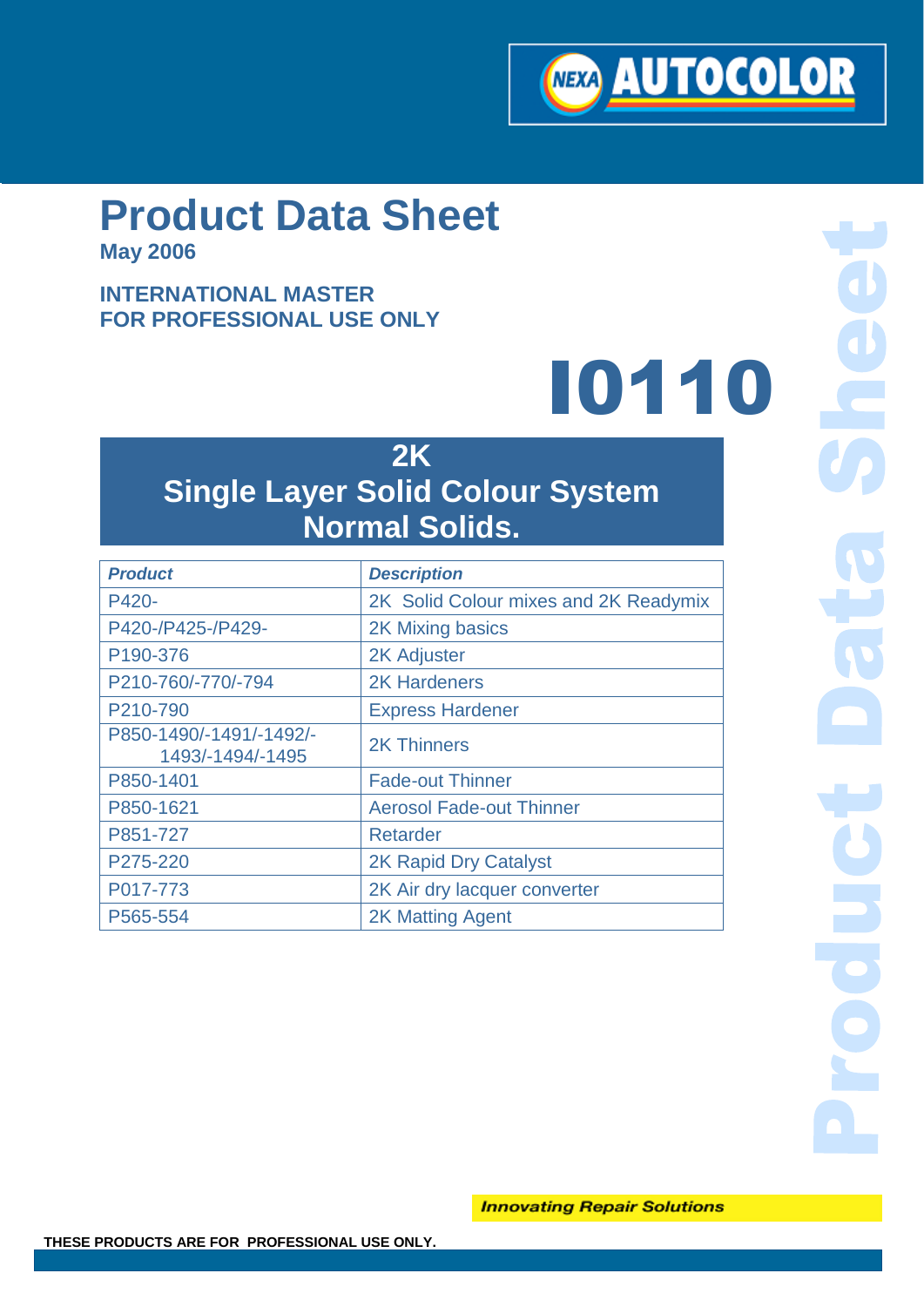#### **Product Description**

The **Nexa Autocolor** 2K mixing scheme has the capability to provide a full range of single-stage and basecoat finishes from a single set of mixing basics.

 **I0400**

P420-line is a 2-pack acrylic single-layer solid colour system based on this mixing scheme, which offers a hard and durable finish with superb gloss and coverage suitable for all types of repair work.

Using P420-line with 2K hardeners P210-760/-770/-794 gives a 3-coat process; ideal for both air-dry and low bake users in all conditions. In combination with P210-790 Express hardener, rapid air-drying or reduced bake times can be achieved, enabling reduced repair times.

# **GENERAL PROCESS INFORMATION**

#### **Substrates and Preparation**

P420-line should only be applied over :-

- **Nexa Autocolor** 2-pack primer/undercoat, hand flatted with P600 or finer grade wet or dry paper, or machine sanded with P320 grade or finer, prior to topcoat application.
- **Nexa Autocolor** 2-pack Wet-on-wet primer.
- Prepared existing paintwork in sound condition.Existing paintwork should first be abraded (e.g. with Scotchbrite™ Ultrafine Grey and/or P562-100) and cleaned with P850-14 or P850-1402 prior to application of P420-line colours.
- **NOTE:** On new panels coated in works primer/electrocoat it is recommended that an **Nexa Autocolor** 2-pack primer is applied.

#### **COLOUR IDENTIFICATION AND CHECKING**

As with all refinish paint systems, a colour check should be carried out before painting. Ensure check mix is thoroughly stirred before carrying out colour check.

#### **2K COLOUR MIXING**

P420-line 2K colours are mixed from P420-, P425- and P429-line mixing basics and P190-376 2K Adjuster using the weight-mix recipes provided.This mix should be thoroughly stirred to achieve colourmatch.

In order to ensure colour accuracy, it is essential that new cans of 2K mixing basics are thoroughly hand-stirred when opened, followed by 10 minutes stirring on a mixing machine.Thereafter, mixing basics should be machine stirred twice a day for a minimum of 10 minutes each time.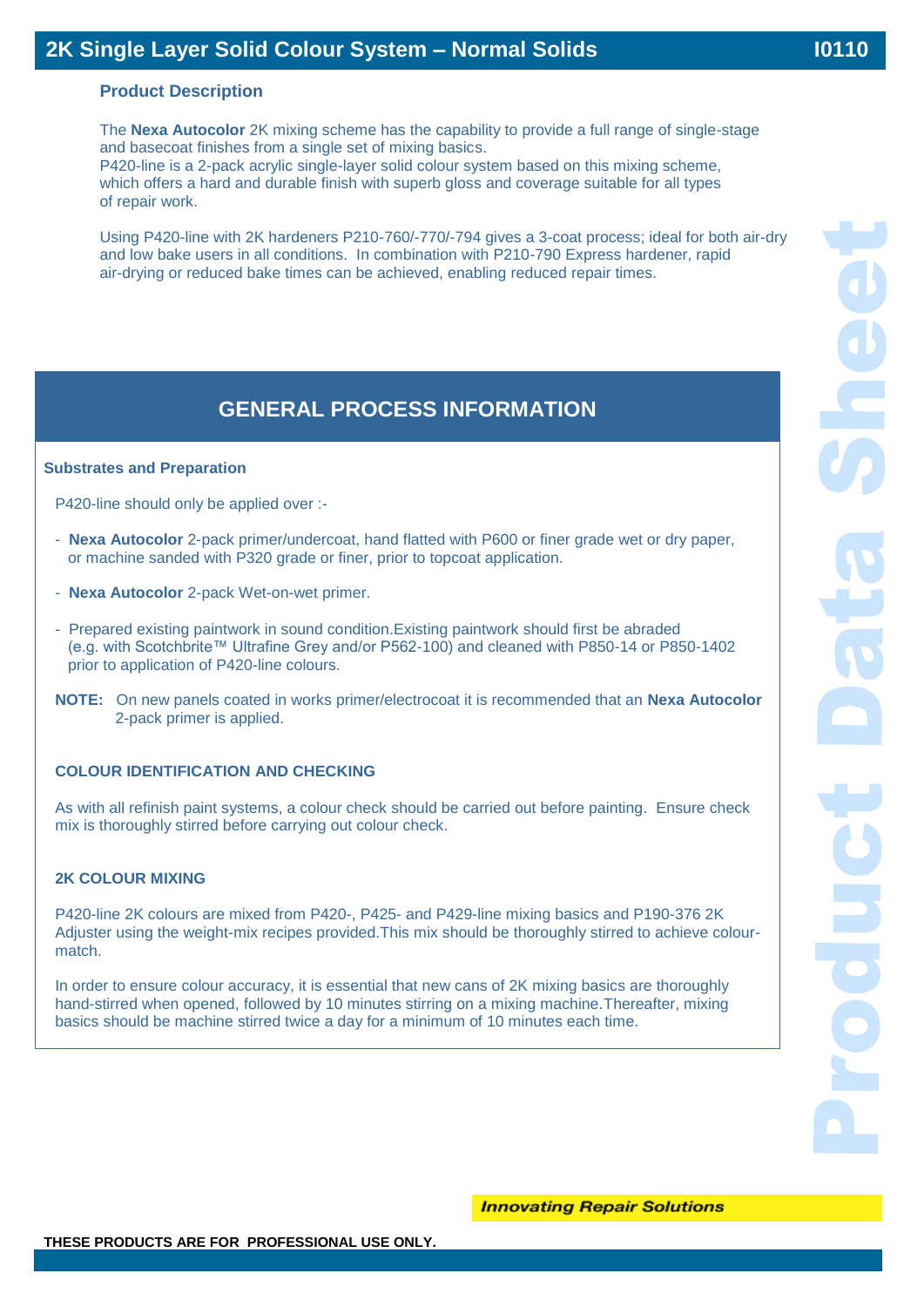**I0400**

| <b>Low Bake Process</b>                                                                                                                            | <b>Air-Dry Process</b>                                                                                                               |  |
|----------------------------------------------------------------------------------------------------------------------------------------------------|--------------------------------------------------------------------------------------------------------------------------------------|--|
| P420-<br>4 parts<br>P210-760/-770/-794<br>2 parts<br>P850-2K Thinner<br>1 part                                                                     | P420-<br>4 parts<br>P210-760/-770/-794<br>2 parts<br>P850-2K Thinner<br>$0.5$ part                                                   |  |
| 16-17 secs DIN4 at 20°C<br>(20-22 secs BSB4)<br>Pot-life at 20°C :<br>6-8 hours                                                                    | 19-20 secs DIN4 at 20°C<br>(24-26 secs BSB4)<br>Pot-life at 20°C :<br>6-8 hours                                                      |  |
| Fluid tip:<br>Gravity fed:<br>$1.3 - 1.6$ mm<br>Suction fed:<br>$1.4 - 1.8$ mm<br>3.3-3.7 bar<br>Pressure:<br>$(50-55 \,\text{psi})$               | Fluid tip:<br>Gravity fed:<br>$1.3 - 1.6$ mm<br>Suction fed:<br>$1.4 - 1.8$ mm<br>3.3-3.7 bar<br>Pressure:<br>$(50-55 \,\text{psi})$ |  |
| 2 or 3 coats depending on build and<br>appearance required.                                                                                        | 2 or 3 coats depending on build and<br>appearance required.                                                                          |  |
| Approx. 5 mins between coats.<br>No flash-off is required before baking                                                                            | Approx. 5 mins between coats                                                                                                         |  |
| Bake at a metal temperature of 20°C: -<br>70°C<br>20 mins<br>$60^{\circ}$ C<br>30 mins<br>$50^{\circ}$ C<br>60 mins<br>Into Service :<br>When cool | Air-dry (20°C):<br>Dust free<br>15 mins<br>Handleable<br>6 hours<br><b>Into-Service</b><br>16 hours                                  |  |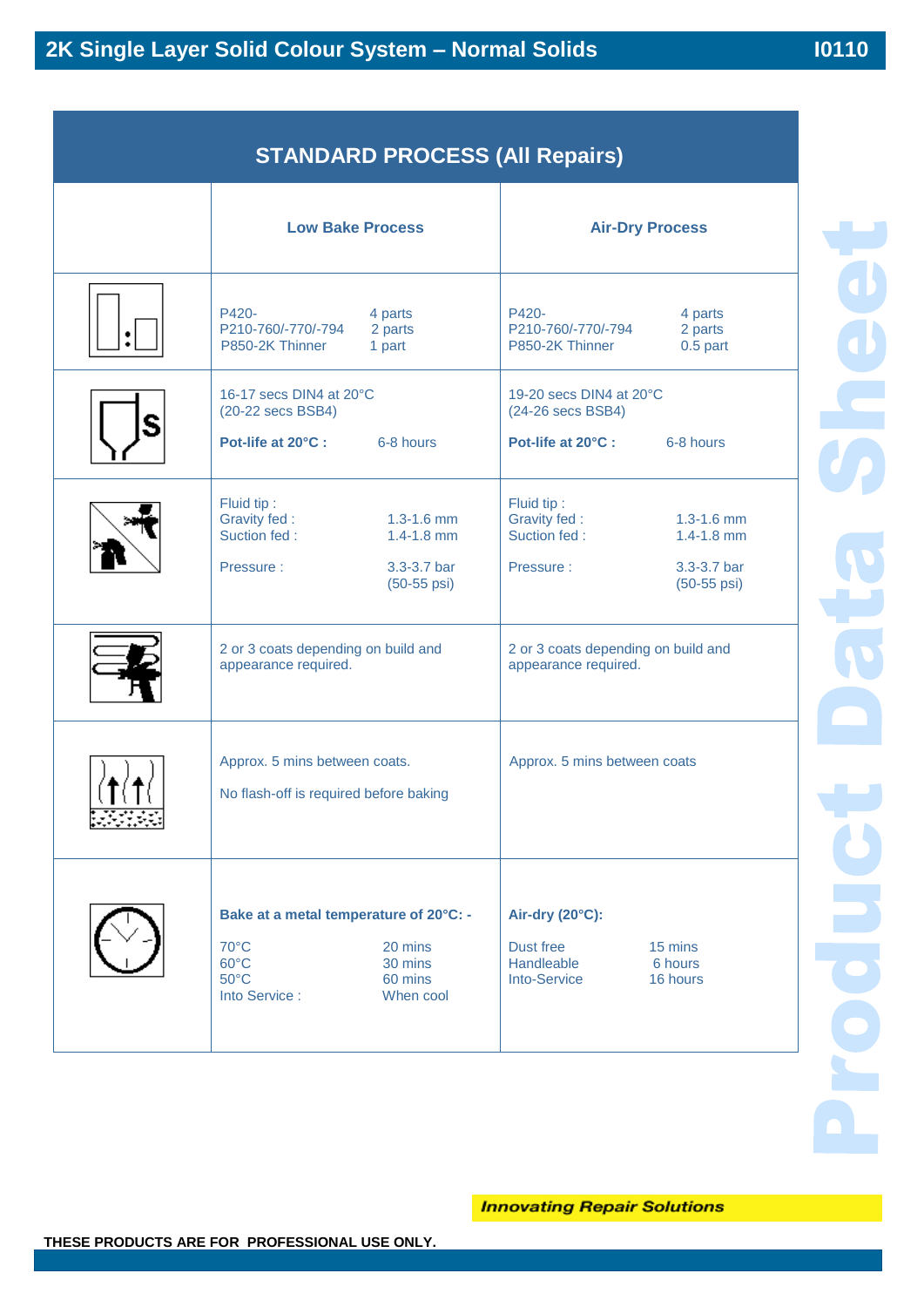| <b>EXPRESS PROCESS (P210-790)</b> |  |
|-----------------------------------|--|
|-----------------------------------|--|

 **I0400**

|   | <b>Low Bake Express Process</b>                                                                                           | <b>Air-Dry Express Process</b>                                                                      |  |
|---|---------------------------------------------------------------------------------------------------------------------------|-----------------------------------------------------------------------------------------------------|--|
|   | P420-<br>4 parts<br>P210-790<br>2 parts<br>P850-2K Thinner<br>1 part                                                      | P420-<br>2 parts<br>P210-790<br>1 part<br>P850-2K Thinner<br>1 part                                 |  |
| S | 16-17 secs DIN4 at 20°C<br>(20-22 secs BSB4)<br>Pot Life: 1 hour                                                          | 14-16 secs DIN4 at 20°C<br>(16-18 secs BSB4)<br>Pot Life: 1 hour                                    |  |
|   | Approx. 5 mins between coats.<br>No flash-off is required before baking                                                   | Approx. 5 mins between coats                                                                        |  |
|   | 2 or 3 coats depending on build and<br>appearance required.                                                               | 2 or 3 coats depending on build and<br>appearance required.                                         |  |
|   | Approx. 5 mins between coats.<br>No flash-off is required before baking                                                   | Approx. 5 mins between coats                                                                        |  |
|   | Bake at a metal temperature of :-<br>$60^{\circ}$ C<br>10 mins<br>$50^{\circ}$ C<br>20 mins<br>Into Service:<br>When cool | Air-dry (20°C) :<br>Dust free<br>10 mins<br>Handleable<br>2 hours<br><b>Into-Service</b><br>4 hours |  |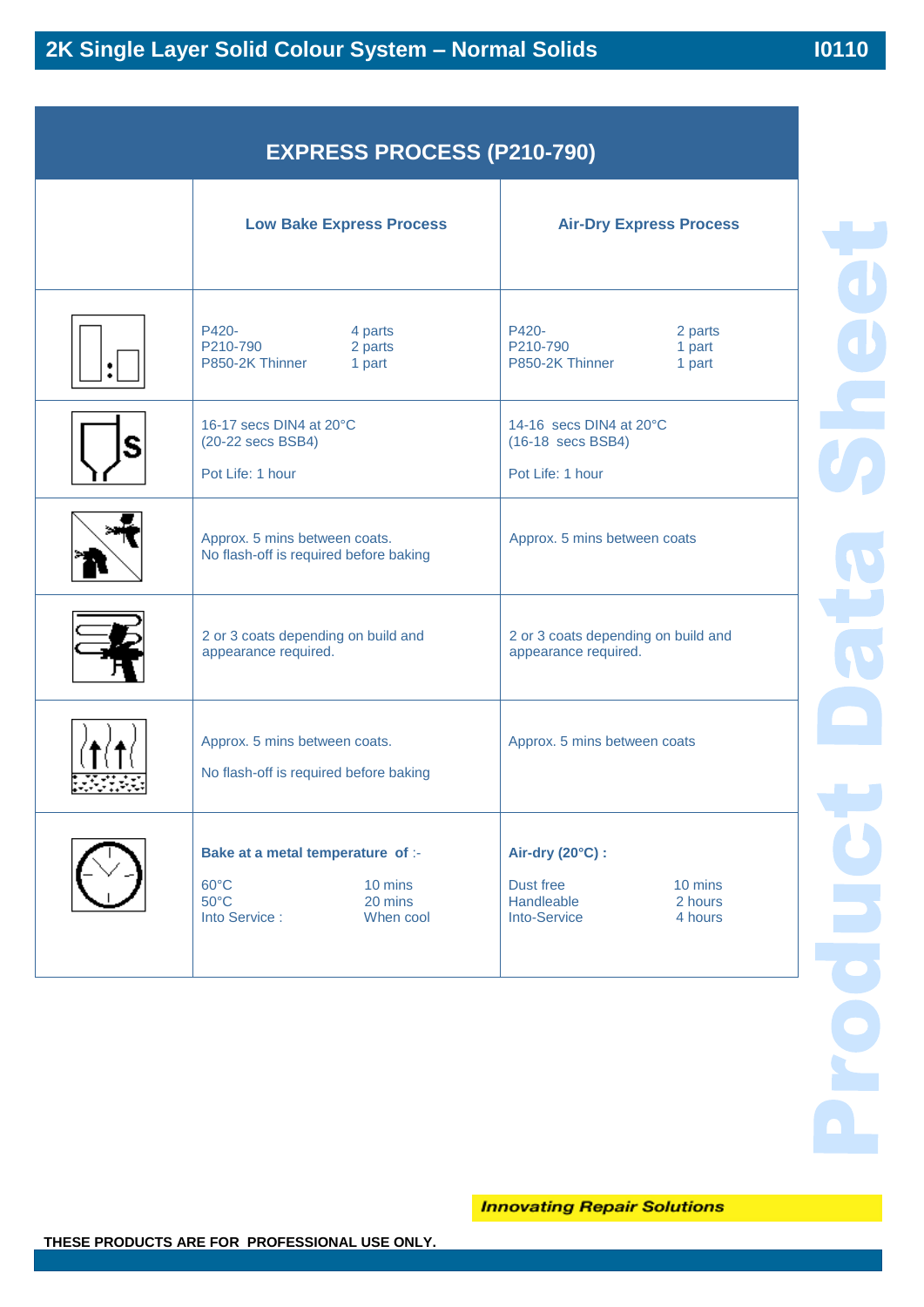## **GENERAL PROCESS NOTES**

 **I0400**

#### **USE OF P275-220**

To increase the through hardening rate with P420- colours, P275-220 Rapid Dry Catalyst may be added at a level of 10 mls to 0.5 litres of activated and thinned paint.

**NOTE:** P275-220 should not be used in combination with P210-790 and should not be used in conditions of high temperature (i.e. above 30°C) and high humidity.

#### **RECOATABILITY**

P420-line colours, with all recommended hardeners, are fully recoatable after the "Into-service" times.

#### **REDUCTION OF GLOSS LEVELS**

The gloss level of P420-line solid colours may be reduced by addition of P565-554 2K Matting agent according to the colour formulation provided on the microfiche. Alternatively, use the following guidelines :-

| <b>Gloss Level</b> | $P$ 420-       | P565-554      |
|--------------------|----------------|---------------|
| Semi-gloss         | 2 parts (67%): | 1 part (33%)  |
| Eaashell           | 3 parts (60%)  | 2 parts (40%) |
| Matt               | 1 part (50%)   | 1 part (50%)  |

This mix should then be activated and thinned as standard P420-line. Where a matt finish is required in the repair of a plastic part, refer to the **Nexa Autocolor** plastics painting system TDS.

#### **RECTIFICATION AND POLISHING**

Polishing is not normally required as P420-line solid colours have a full gloss finish. However, if dirt is a problem, denib with P1200 or finer, then polish by hand or machine using a quality polish such as SPP Polishing System (refer to SPP TDS. Polishing of 2K is easiest between 1 and 24 hours after "into service" drying times.

#### **DOOR SHUTS/INTERIORS**

For the finishing of interior surfaces and door shuts use of an Express Hardener is recommended. Alternatively, 2K can be converted to give lacquer dry by adding an equal part of P017-773 Lacquer Converter to the base colour mix, using the following mixing ratios: -

Spraying: Brushing:

P420-line 1 part 1 P420-line 1 part 1 part P017-773 1 part P017-773 1 part P850-1401 1 part P850-1401 1 part

This system is recommended for interior surfaces only.

#### **PAINTING PLASTICS**

Use the standard **Nexa Autocolor** plastics painting system (refer to TDS).

#### **OTHER POINTS TO NOTE**

1. For optimum application, ensure both spray booth air temperature and paint temperature are above 20°C. Best results will be obtained by allowing adequate time for the paint to reach spraybooth temperature before use. It is recommended that 2K mixing basics are stored in the temperature range of 15-30°C.

2. When using 2-pack products it is highly recommended to clean the gun thoroughly immediately after use.